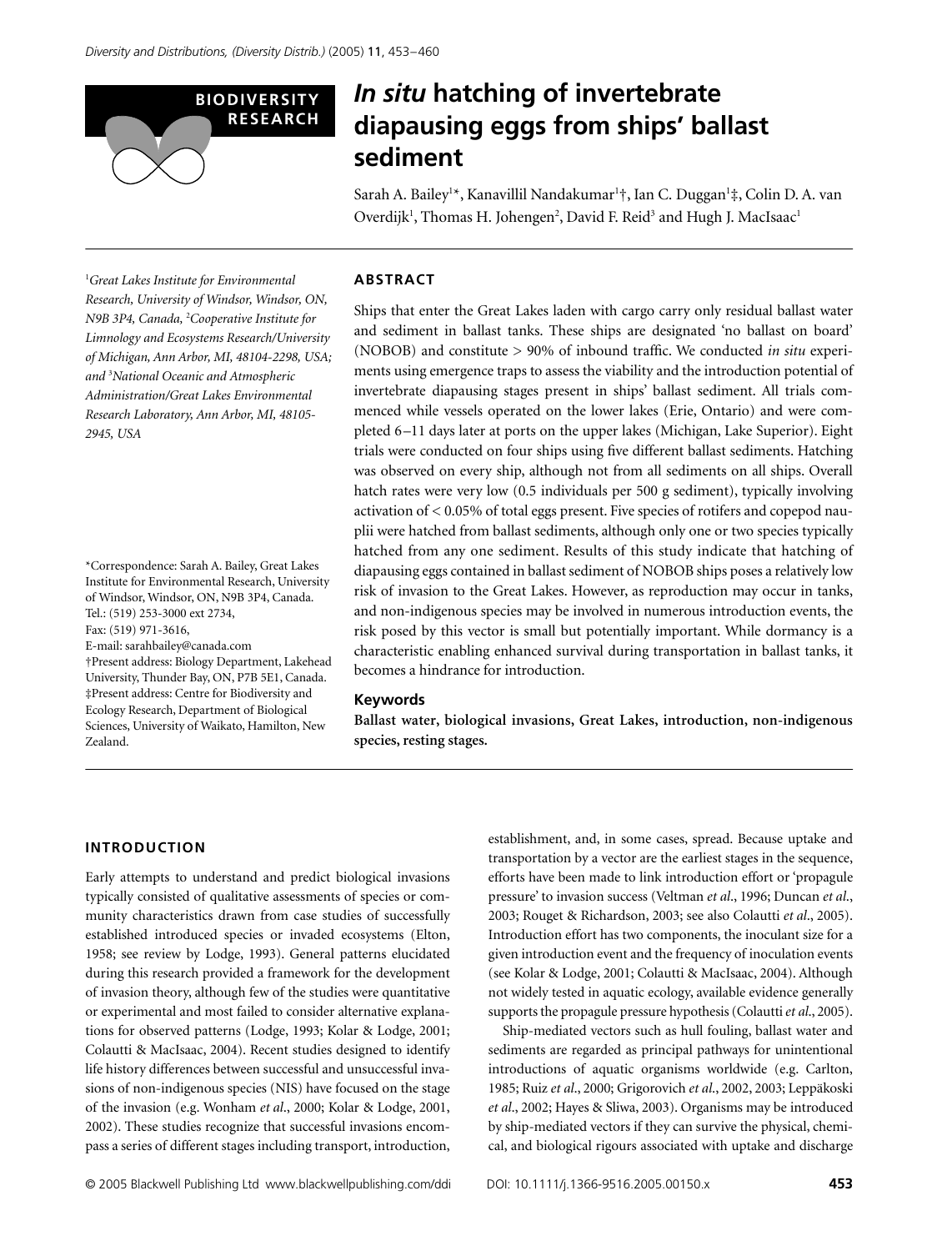| Table 1 Summary of transit dates and locations for onboard ship experiments. Two trials were run inside the same tank of each ship. Average     |
|-------------------------------------------------------------------------------------------------------------------------------------------------|
| temperature ± SD, as measured from near tank bottom, was calculated from three to four points of time across voyage. Tank types: FP — forepeak, |
| UW — upper wing tank, and DB — double-bottom. Number of traps column lists number of experimental replicates $(E)$ , negative $(N)$ , positive  |
| (P), and live (L) control traps for each sediment type. Traps excluded from analysis are also excluded here                                     |

| Voyage         | Start location     | End location       | Tank type | Average<br>temp. $(^{\circ}C)$ | Sediment | No. of traps<br>(E, N, P, L) |
|----------------|--------------------|--------------------|-----------|--------------------------------|----------|------------------------------|
| $\mathbf{1}$   | Windsor, ON        | Milwaukee, WI      | FP        | $16.5 \pm 1.6$                 | A        | 5, 1, 0, 0                   |
|                | October 5, 2002    | October 11, 2002   |           |                                | B        | 4, 1, 0, 1                   |
| 2              | Hamilton, ON       | Thunder Bay, ON    | UW        | $20.6 + 2.6$                   | А        | 4, 1, 1, 1                   |
|                | July 2, 2003       | July 13, 2003      |           |                                | C        | 5, 1, 1, 1                   |
| 3              | Hamilton, ON       | Milwaukee, WI      | UW        | $20.4 + 2.1$                   | B        | 6, 1, 1, 1                   |
|                | July 14, 2003      | July 24, 2003      |           |                                | C        | 6, 1, 1, 1                   |
| $\overline{4}$ | Cleveland, OH      | Duluth, MN         | DB        | $18.4 + 5.4$                   | D        | 6, 1, 1, 1                   |
|                | September 15, 2003 | September 26, 2003 |           |                                | E        | 5, 1, 1, 1                   |

of ballast water, in addition to long-distance transport (Carlton, 1985). Studies of ballast water invasions by non-indigenous invertebrates to the Great Lakes have suggested that the ability of species to form dormant or diapausing life stages should enhance survivability through the transportation stage (stage I, *sensu* Colautti & MacIsaac, 2004; Holeck *et al*., 2004). Analysis of the invasion history of the Great Lakes since 1959 confirmed that 15 of 19 NIS of crustaceans that successfully invaded are able to produce resting or diapausing stages (Bailey *et al.* in review). However, the dense nature of residual ballast sediments combined with their propensity for accumulation in tanks, suggests that diapausing stages within sediments may not ordinarily be expelled from tanks during normal operation. Thus, the ability of diapausing stages to transition directly from transportation (stage I) to introduction (stage II) is probably quite limited. A much more likely mechanism for introduction of NIS from residual sediment consists of hatching of viable diapausing eggs while the ship is in ballast, followed by discharge of planktonic taxa during deballasting operations. Standard operations of 'no ballast on board' (NOBOB) vessels may induce hatching of diapausing eggs when ships visit multiple ports in the Great Lakes (Bailey *et al*., 2003). These vessels enter the system loaded with cargo and carry only residual water and sediment in ballast tanks. NOBOB vessels load Great Lakes' water as ballast to maintain vessel trim and stability after offloading cargo, usually at ports on the lower lakes (Colautti *et al*., 2003). Bailey *et al*. (2003) proposed that the uptake of oxygenated fresh water may stimulate diapausing eggs in ballast sediments to hatch, facilitating release of planktonic taxa when the mixed ballast water was discharged at the last port-of-call, typically in Lake Superior (Colautti *et al*., 2003).

All experiments conducted to date on viability of invertebrate resting stages in ballast sediments have been performed in the laboratory under controlled conditions (Bailey *et al*., 2003, 2004; Gray *et al*., 2005). Here we seek to estimate the number of propagules passing through the introduction phase (stage II), with *in situ* studies on hatching by diapausing eggs contained within residual sediments of transoceanic ships operating on the Great Lakes. Specifically, we deployed a series of emergence traps con-

taining defined ballast sediment within ballast tanks of operational vessels to determine if diapausing eggs could be induced to hatch with the addition of Great Lakes water to ballast tanks.

## **METHODS**

Use of emergence traps in ballast tanks allows for incubation of diapausing eggs under conditions closely approximating those of the ballast tanks. Through careful deployment of control traps, it is possible to differentiate individuals hatched from ballast sediments from contaminants in the tanks, and to determine whether conditions were suitable for aerobic species. Experiments using emergence traps were conducted on four ships in October 2002 and in July and September 2003 (Table 1). Two trials were conducted inside the same tank on each ship, each using a different ballast sediment. Five sediments were used for the eight trials. Candidate sediments were collected in December 2001, June 2002 and in June and July 2003 from individual ballast tanks of NOBOB ships operating on the Great Lakes (methodology as in Bailey *et al*., 2003). Sediments used here were selected on the basis of high egg density to maximize opportunities for hatching of diapausing eggs (see Bailey *et al*., 2005 for distribution of egg densities found in ballast sediments). Subsamples of each sediment were removed to characterize the density and diversity of diapausing eggs in the laboratory before usage of sediments in emergence trap experiments (see Bailey *et al*., 2005 for laboratory methods). Sediments were stored in the dark at 4 °C until the onset of *in situ* trap experiments, allowing a minimum of 3 weeks for a refractory period.

## **Trap design and deployment**

Simple, low-cost emergence traps were constructed from standard polyvinyl chloride (PVC) plumbing components to monitor *in situ* hatching of diapause eggs from residual ballast sediments. Emergence traps were designed to allow ballast water to flow through each experimental chamber, while excluding organisms present in the surrounding water and retaining what hatched inside traps. Each emergence trap was built from a 15-cm (interior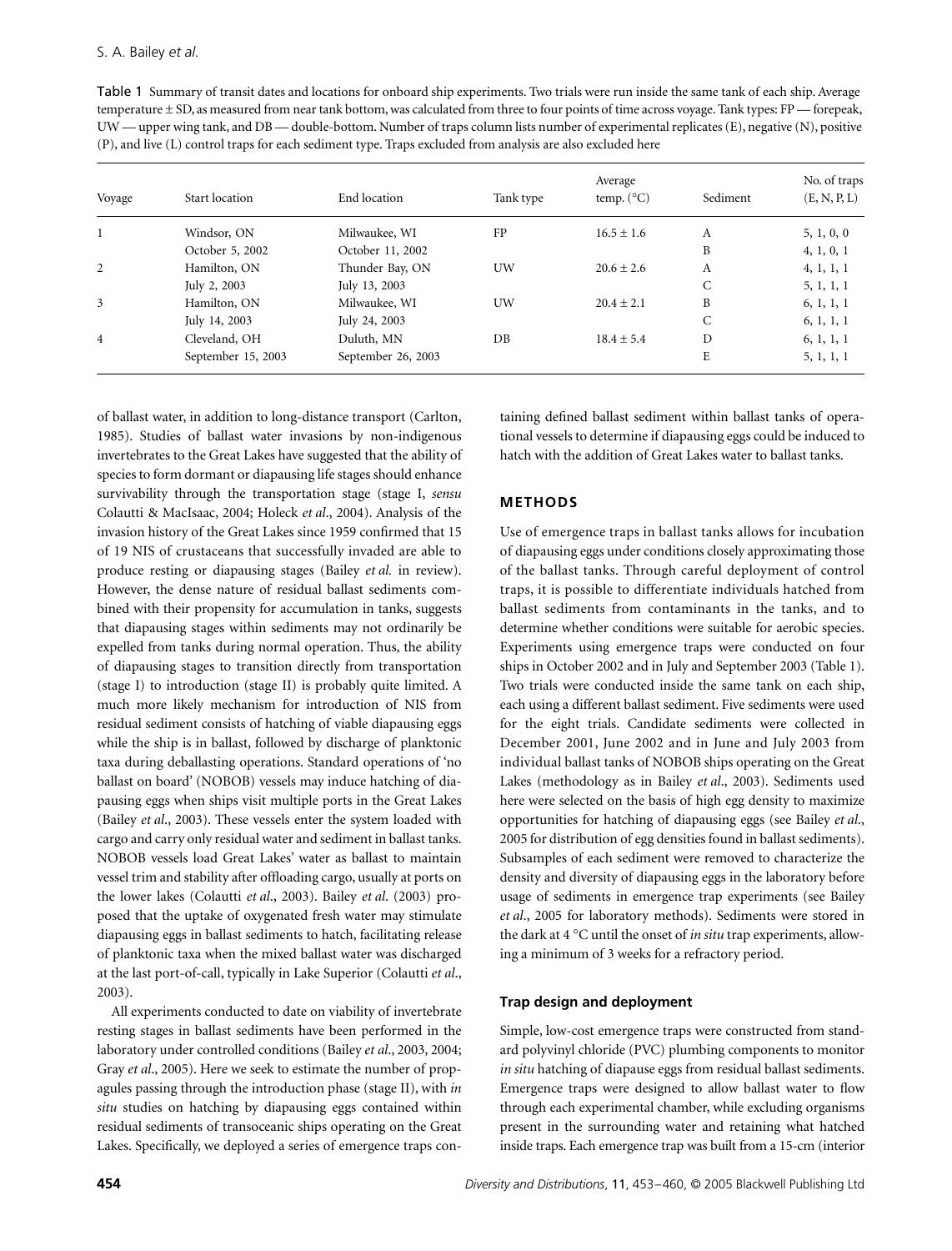

Figure 1 Three emergence traps bolted to PVC platform. Holes in lids and sides of traps are covered with 53 µm Nitex plankton mesh. Holes at platform corners were used to secure traps to ballast tank's internal structure.

diameter) pipe cap with a threaded lid, having a surface area of approximately 180 cm<sup>2</sup>. Bolts were put through the bottom of the pipe cap to secure the trap to a rectangular PVC platform and sealed with silicone glue (Fig. 1). Twelve holes of approximately 2.5–4 cm diameter were drilled through the lid and wall of each trap, and were subsequently covered with Nitex plankton mesh (mesh sizes given in succeeding discussion). Mesh was attached to the interior surface of the trap housing using clear PVC cement and edges were sealed with silicone glue. After construction, traps were left to cure for 48 h and were subsequently rinsed with deionized water to remove any coarse debris and soluble compounds left by the glues.

Trap platforms, each carrying three linearly spaced emergence traps, were secured to the bottom surface of the ballast tank using cable ties threaded through drainage holes in the ballast tank's internal structure. After all the platforms were moored, each trap was loaded with 500 g residual ballast sediment (approximately 2 cm in depth) and the trap lids were secured. After our crew exited the tanks, ballast water was loaded into the tanks such that all traps were submerged. Ships thereafter resumed normal operation and offloaded cargo at one to three additional ports before discharging all ballast water and loading outbound cargo at the final port-of-call. Zooplankton composition of ballast water during transit was monitored by collecting three replicate net hauls of approximately 100–400 L volume, using a 0.25 m-diameter, 30-µm plankton net preserved in 95% ethanol. Net samples were taken inside ballast tanks immediately after traps were submerged and at two or three subsequent ports, including the final port before ballast was discharged. Each net sample was later scanned under a dissecting microscope and representative taxa were identified with a compound microscope at up to 1000× magnification. In addition, temperature readings were measured near tank bottom at all ports where net samples were drawn using a Hydrolab DataSonde 4a.

On the initial ship, traps were constructed using 34 µm Nitex mesh. Six traps were used for each of two sediment types. One trial consisted of five experimental replicates (precharacterized sediment), and had a negative control trap (autoclaved sediment) to monitor for the introduction of species from the ship's ballast water. The second trial had four experimental replicates and negative and live control traps. The latter trap contained the same non-autoclaved sediment as was used for the experimental replicates, where 40 oligochaetes, *Lumbriculus variegatus* (Müller), and 40 amphipods, *Hyalella azteca* (Saussure), were added. These species served as sentinels of sediment toxicity and anoxia in the traps (e.g. Sprague, 1963; Putzer *et al*., 1990; Dermott & Munawar, 1992; Nebeker *et al*., 1992; Phipps *et al*., 1995).

The experimental design was modified slightly for all subsequent trap experiments to improve waterflow through traps, and to increase statistical power. These experiments used traps with 53 µm mesh, and six experimental replicates per trial. Each trial had its own negative and live controls, the latter containing 20 *L. variegatus* and 20 *H. azteca.* In addition, a positive control was included for each trial, consisting of diapausing eggs isolated from 500 g sediment using a sugar flotation protocol (Bailey *et al*., 2003), which served to assess whether hatching and survival of taxa were similar with and without sediment. Prior laboratory experiments illustrated that diapausing eggs had higher hatch rates when separated from sediments (Bailey *et al*., 2005). A lack of hatching in this control trap would highlight possible toxicity effects associated with the sediment, or other inhospitable conditions inside the trap. Conversely, the presence of hatching in positive controls, when hatching is absent in experimental replicates, would indicate effects associated with burial of eggs in sediment.

#### **Trap recovery and analysis**

Traps were recovered at the terminal port-of-call after ballast water had been discharged. Approximately 450 ml of water, which remained inside traps below the drainage holes, was collected by large-mouth pipette and filtered through 30 µm mesh. The filtrate was preserved using 95% ethanol for later enumeration and identification of invertebrate taxa. Sediment was subsequently recovered from each trap and preserved in 95% ethanol. Taxa associated with the sediment were isolated for enumeration and identification using the colloidal silica Ludox® HS40 (Burgess, 2001). Negative and positive controls were recovered and analysed in the same manner except that the Ludox method was only required for negative controls. After recovery, all emergence traps were inspected for integrity. Four experimental replicates were excluded from analysis because of visible tears in plankton mesh. Live traps were surveyed to determine the number of oligochaetes and amphipods that remained alive.

For enumeration of hatched taxa, any taxa recovered from emergence traps that do not possess diapausing stages (e.g. bdelloid rotifers, bivalves) or mature forms that could not have developed within the transit timeframe (e.g. copepodids) were excluded from analyses as these organisms were likely introduced with the sediment at the onset of the experiment. In addition, analysis of negative controls indicated that some organisms present in the Great Lakes ballast water had infiltrated the plankton mesh on emergence traps. As a result, all taxa present in either negative control for each ship were subtracted from results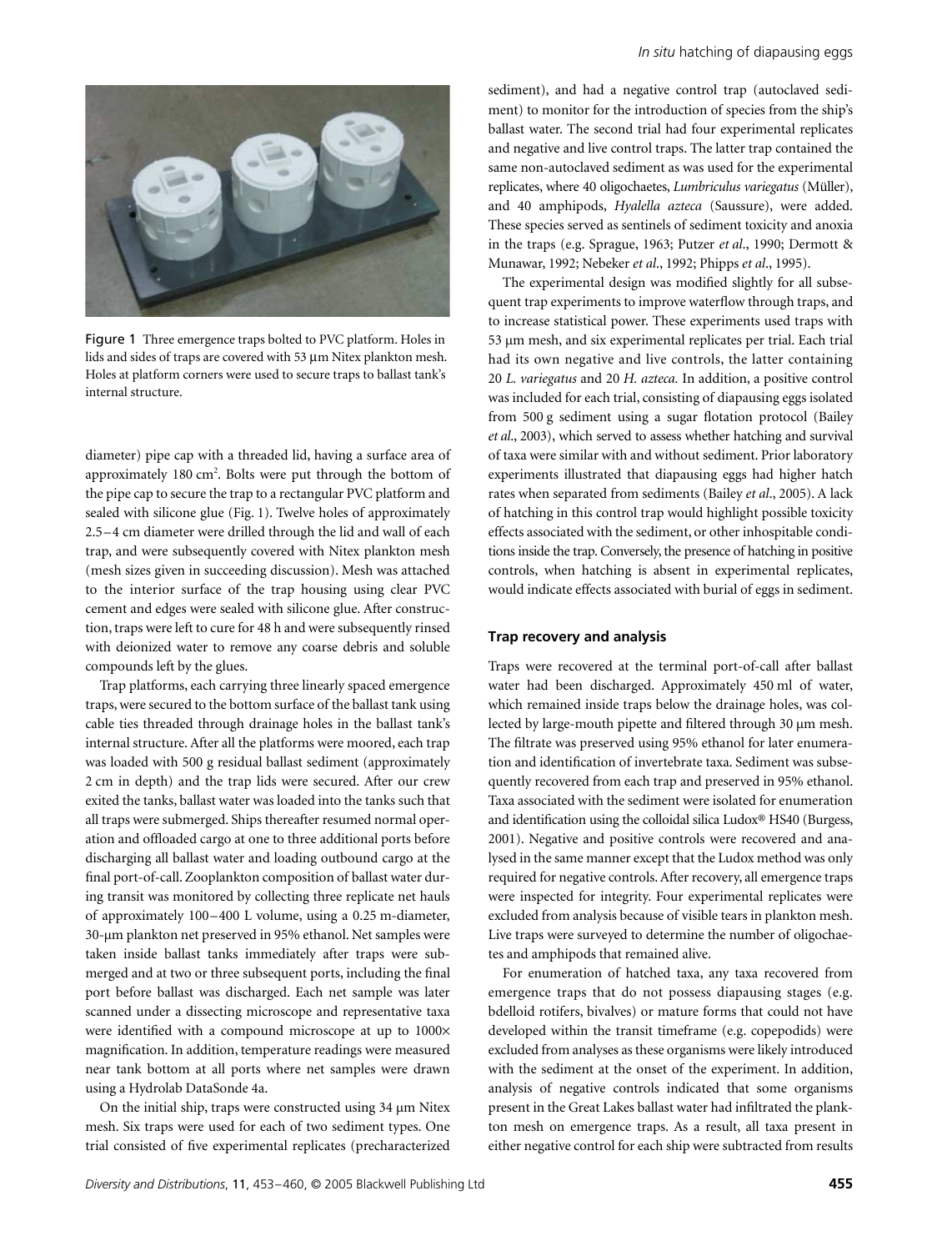of experimental replicates. Furthermore, to be conservative, any recovered taxa not identified during laboratory experiments using the same sediments (under ideal growth conditions) were excluded from analysis. Our analyses are, therefore, based on conservative estimates of *in situ* hatch rates and may underestimate actual richness and abundance of hatched taxa. Total abundance of organisms hatched from *in situ* experimental replicates was compared to that of laboratory characterization experiments using a Mann-Whitney *U*-test (systar 8.0, SPSS, Inc., 1998). Because laboratory experiments were conducted using only 40 g (as opposed to 500 g) sediment replicates, total abundances of hatched species were extrapolated to 500 g before analysis. We also compared species richness of laboratory and *in situ* hatch rates using a Mann–Whitney *U*-test.

#### **Estimation of inoculum size**

To determine the risk of introduction posed by invertebrates hatched from diapausing eggs carried by transoceanic vessels, we calculated the average rate of hatching per 500 g replicate for the eight *in situ* trials. This rate was used to estimate the number of individuals hatching across an entire ship, given that a single ship typically carries 10–15 tonnes of residual sediment (Bailey *et al*., 2003, 2005). As hatching rate may be affected by surface area, we also produced estimations based on surface area of traps, scaled by surface area of residual sediment across a ship, using the assumption that residual sediment is uniformly distributed across the ship hull at a depth of 2.5 cm. Finally, we used occurrence and abundance of NIS recorded from previous ballast sediment characterization studies to estimate the typical inoculum size for taxa that would pose an invasion threat to the Great Lakes.

### **RESULTS**

Emergence traps remained submerged for 6–11 days, depending on ship schedule. Water temperature near the bottom of ballast tanks ranged widely, primarily because of season and storm events, with average temperatures during voyages ranging between 16.5 °C and 20.6 °C (Table 1). A fraction of live control animals were not recovered at the end of the first three experiments as a result of procedural errors during processing. However, 100% of live control animals were recovered after the fourth and final *in situ* experiments. All live control animals that were recovered were alive, indicating that environmental conditions within traps were sufficient to support life for the duration of each voyage. Nineteen individuals were hatched from 41 experimental replicates, producing an average hatching abundance of  $0.5$  (SD = 1.0) individuals per 500 g replicate (Table 2). Hatching occurred in six of eight trials. Both trials without hatching occurred on separate ships; thus hatching occurred in at least one experimental replicate on every ship. Species that hatched included the rotifers *Brachionus calyciflorus* Pallas, *Cephalodella catellina* (Müller), *Keratella tecta* (Gosse), *Synchaeta oblonga* Ehrenberg, and *Trichocerca pusilla* (Lauterborn), and copepod nauplii (Table 2). None of the individuals recovered from experimental replicates were observed in a reproductive condition.

Table 2 Summary of hatching results for *in situ* emergence trap experiments. Egg density is average number  $\pm$  SD of diapausing eggs per 500 g sediment placed in traps at the start of voyage. Hatching success gives mean ± SD number of individuals hatched per successful experimental replicate (*n* in parentheses). Positive control lists number of individuals hatched from single replicate with isolated eggs; \*indicates presence of adult females carrying parthenogenetic eggs

| Voyage | Species hatched         | Egg density    | Hatching<br>success | Positive<br>control |
|--------|-------------------------|----------------|---------------------|---------------------|
| 1      | Sediment A              | $1114 \pm 103$ |                     |                     |
|        | Brachionus calyciflorus |                | 1(1)                | n/a                 |
|        | Copepod nauplii         |                | 1(2)                | n/a                 |
|        | Sediment B              | $1840 \pm 385$ |                     |                     |
|        | No hatching             |                | $\overline{0}$      | n/a                 |
| 2      | Sediment A              | $1114 \pm 103$ |                     |                     |
|        | B. angularis            |                | 0                   | 1                   |
|        | B. budapestinensis      |                | $\theta$            | 1                   |
|        | B. calyciflorus         |                | 1(1)                | 9                   |
|        | Sediment C              | $538 \pm 81$   |                     |                     |
|        | B. budapestinensis      |                | $\overline{0}$      | 1                   |
|        | B. calyciflorus         |                | $\Omega$            | 13                  |
|        | <b>B.</b> diversicornis |                | $\theta$            | 1                   |
| 3      | Sediment B              | $1840 \pm 385$ |                     |                     |
|        | B. angularis            |                | $\theta$            | $38*$               |
|        | B. calyciflorus         |                | $\theta$            | $51*$               |
|        | Cephalodella catellina  |                | 1(1)                | $\mathbf{0}$        |
|        | Synchaeta oblonga       |                | $1 \pm 0.6$ (3)     | $\mathbf{0}$        |
|        | Trichocerca pusilla     |                | $1 \pm 0$ (2)       | $\mathbf{0}$        |
|        | Sediment C              | $538 \pm 81$   |                     |                     |
|        | Copepod nauplii         |                | 1(1)                | 9                   |
|        | Trichocerca stylata     |                | $\theta$            | $\overline{c}$      |
| 4      | Sediment D              | $2966 \pm 276$ |                     |                     |
|        | B. angularis            |                | 0                   | 10                  |
|        | B. budapestinensis      |                | $\Omega$            | 1                   |
|        | <b>B.</b> diversicornis |                | $\theta$            | 1                   |
|        | B. calyciflorus         |                | 5(1)                | $1073*$             |
|        | Sediment E              | $1605 \pm 80$  |                     |                     |
|        | B. angularis            |                | $\theta$            | $59*$               |
|        | B. calyciflorus         |                | $\overline{0}$      | 289*                |
|        | Keratella tecta         |                | 2(1)                | 2                   |
| Total  |                         |                | 19 (13)             | 1561                |

Diapausing eggs were not as likely to hatch *in situ* as under laboratory conditions. Both total abundance and species richness of organisms hatched were significantly lower *in situ* than in laboratory characterization trials (Mann–Whitney *U*-test, *P* < 0.001; Fig. 2). Also, the effect of burial had a significant impact on the number of eggs that hatched (Mann–Whitney *U*-test, *P* < 0.001; Fig. 3), although this could only be tested for the laboratory experiments as positive controls on ships were not replicated.

Hatching also occurred in all six positive controls, supporting the hypothesis that abiotic conditions in ballast tanks were favourable and that hatching was inhibited in experimental replicates by some factor associated with the sediment. In total,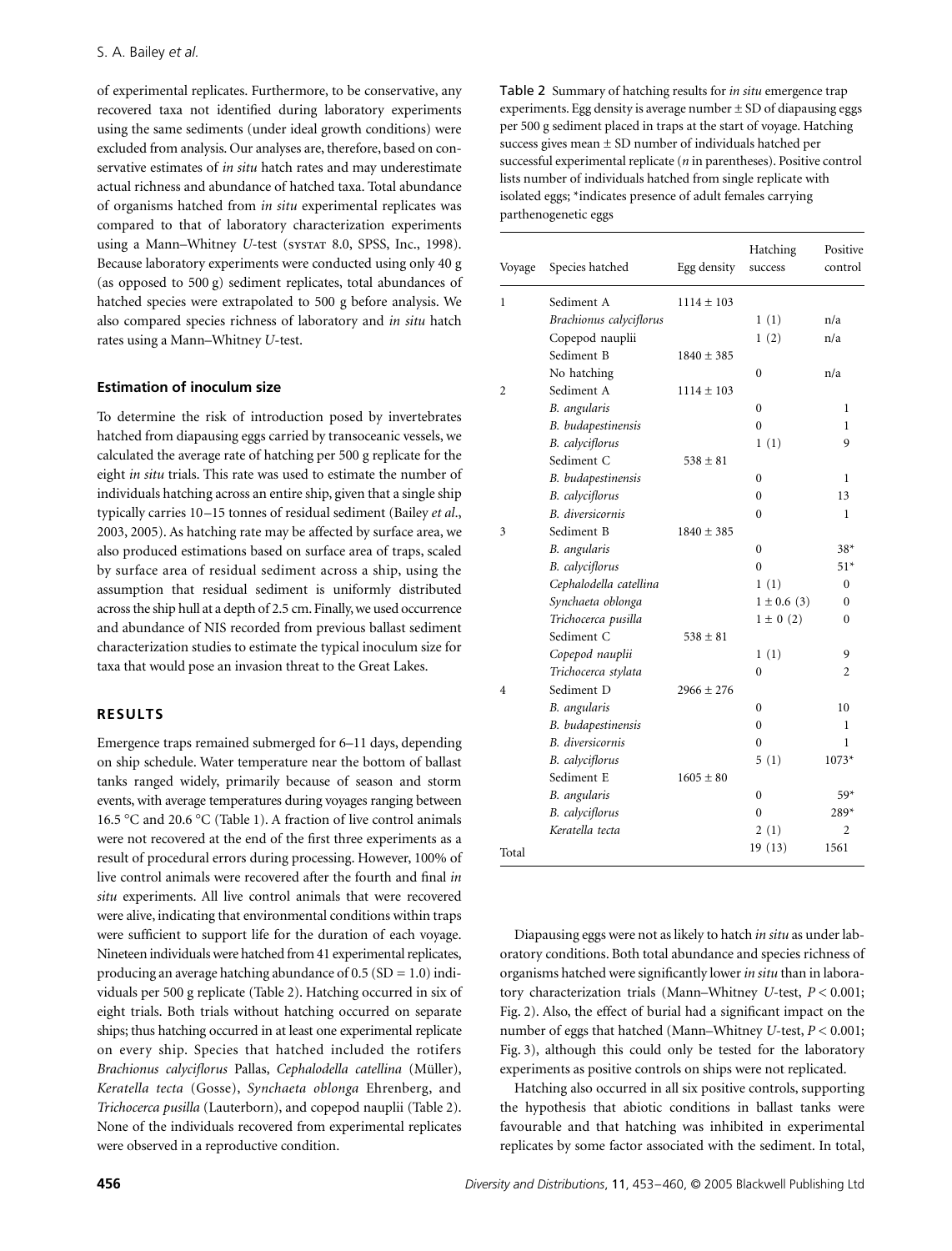

Figure 2 Total abundance and species richness of taxa hatched from residual ballast sediments in laboratory and ship studies. Total abundance is number of individuals hatched per 500 g sediment for both laboratory and ship experiments, whereas species richness is number of taxa hatched per 40 and 500 g sediment for laboratory and ship experiments, respectively. Note scale break in *y*-axis.



Figure 3 Total abundance of taxa hatched in laboratory and ship studies from diapausing eggs isolated from, or buried in, five residual ballast sediments.

1561 individuals were recovered from positive controls (mean  $260 \pm 425$ ), although this number likely included parthenogenetic offspring (see Table 2). Species hatched in positive controls include the rotifers *Brachionus angularis* Gosse, *Brachionus budapestinensis* Daday, *Brachionus calyciflorus*, *Brachionus diversicornis* (Daday), *Keratella tecta* and *Trichocerca stylata* (Gosse), and copepod nauplii (Table 2).

#### **Estimation of inoculum size**

The rate of hatching recorded during this study ranged from 0.01‰ to 0.04%. Extrapolations based on sediment volume and surface area suggest the sediments used in these experiments could release approximately 7000–15,000 individuals per ship under similar environmental conditions (typically June–October). However, previous work suggests that only approximately 2.5% of resting stages transported in residual sediments are from species nonindigenous to the Great Lakes (Bailey *et al*., 2005). Consequently, the inoculum size of NIS introduced via this vector is probably much lower than the total number estimated by the present study, at 175–375 non-indigenous individuals per ship. Furthermore, as ships with non-indigenous taxa present typically carry one or two NIS each (S.A. Bailey, unpublished data), this may result in an inoculum size of only 87–375 individuals per taxon.

## **DISCUSSION**

Previous studies estimate that only a small proportion (approximately 10%) of invaders will survive passage from the transportation stage to the introduction stage, with most organisms dying in transit (Carlton, 1985; Williamson & Fitter, 1996; Kolar & Lodge, 2001). However, diapausing eggs likely enhance survivability of invertebrates during transportation, with up to 92% of eggs collected from residual sediments being viable in laboratory studies (Bailey *et al*., 2003). But does this mechanism that increases survival during the transportation stage facilitate successful introduction? With the use of *in situ* emergence trap experiments, we were able to demonstrate that diapausing eggs can hatch from sediments inside ballast tanks of operational ships, albeit at very low rates.

Although all of the species hatched in these *in situ* trials are cosmopolitan and appear to pose little or no invasion risk, they could pose a risk for genetic invasion, as many plankton species differ genetically between continents. However, as shipping activities have been translocating thousands of species for hundreds of years, the broad geographical distributions of many taxa today may actually be the result of earlier introductions (Carlton, 1985, 2003; Gollasch *et al*., 2002). Nonetheless, the NIS *Brachionus diversicornis* was hatched from positive controls on two voyages, confirming that NIS with restricted distributions are present as diapausing eggs at extremely low abundance (see Bailey *et al*., 2005). The fact that *B. diversicornis* was not hatched from experimental replicates may be a result of the small volumes of sediment used. Conversely, burial in sediment may have precluded hatching cues from inducing hatching in this species.

Only 0.5 diapausing eggs hatched per 500 g replicate during these experiments. This value is less than 0.05% of the total number of eggs present in the experimental sediments. Despite the fact that NOBOB vessels typically carry 10–15 tonnes of sediment, the probability that NIS will be present and receive hatching cues is small. This gives an estimated inoculum size of 87–375 individuals per taxa. Furthermore, as the sediments used in this study were selected for high egg density, this is likely a greater inoculum than that presented by most ships entering the system.

Propagule pressure is based not only on the inoculum size, but also on the frequency of inoculations. Approximately 250 NOBOB vessels conduct multiport operations on the Great Lakes each year that may provide conditions for hatching and introduction of resting stages (Colautti *et al*., 2003). Approximately 32% of these vessels will carry resting stages of NIS (Bailey *et al*., 2005), providing a frequency of approximately 80 inoculations per year. This translates to approximately  $5.7 \times 10^3 - 3.0 \times 10^4$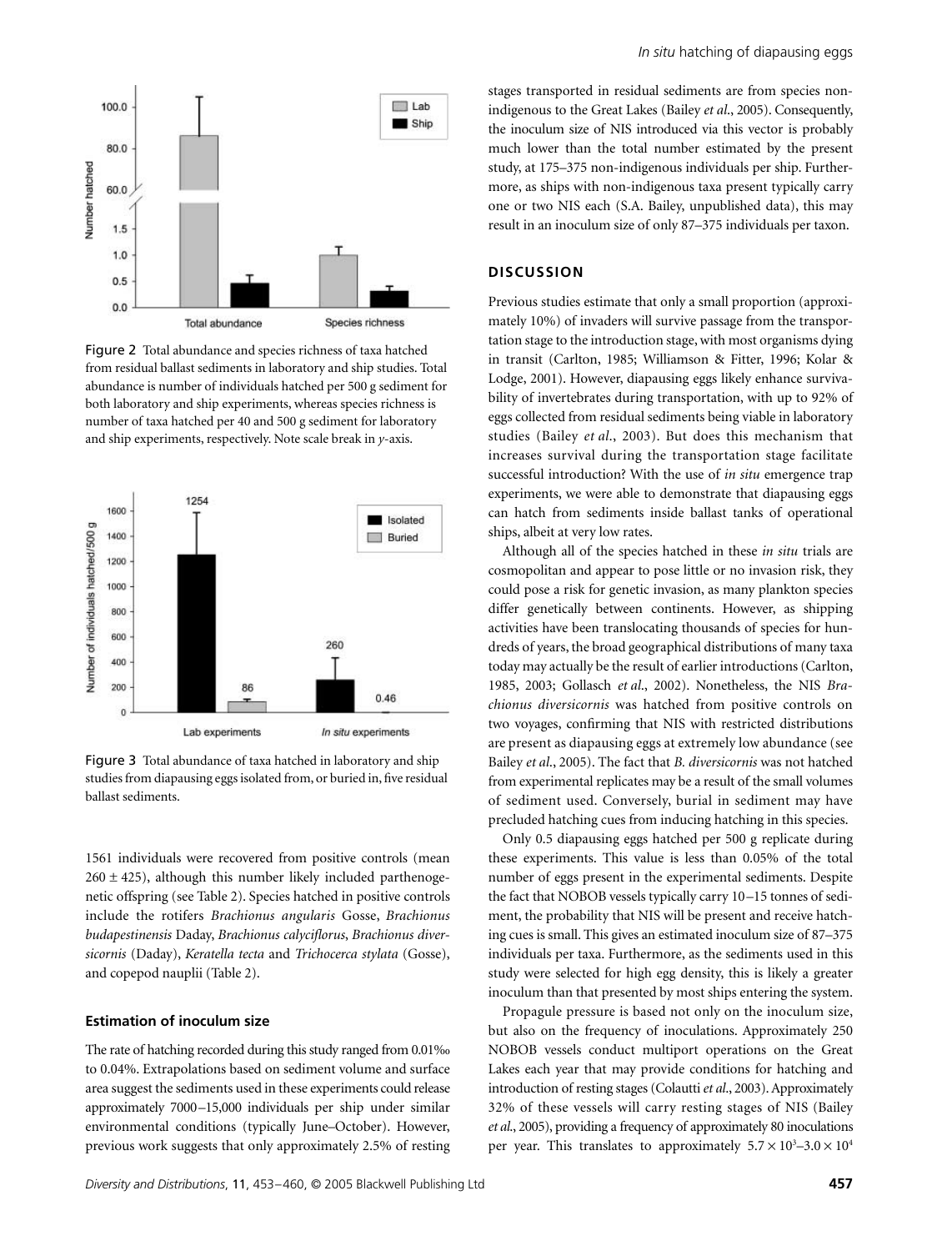non-indigenous individuals introduced via the residual sediment vector per year. Considering that a single NOBOB vessel may introduce 10<sup>5</sup> individuals of NIS via residual ballast water (Duggan *et al.* in review), the relative importance of diapausing stages in sediments appears much lower.

As the prolonged existence of temporal zooplankton is dependent on the formation of a sexually produced diapausing egg bank, Allee effects (i.e. zero or negative growth of small populations owing to density-dependent population dynamics) may impact establishment success of non-indigenous zooplankton introduced to the Great Lakes. However, in a modelling exercise, Drake (2004) estimated that inoculum sizes as small as 10 parthenogenetic individuals may result in successful establishment if given enough time to produce a large population before the onset of sexual reproduction. Activities of NOBOB vessels seem to fit the optimum release strategies calculated for terrestrial biological control insects by participating in numerous, small-sized release events (as discussed in Grevstad, 1999). Furthermore, as ballast-mediated introduction events are spread out over both time and space, risks associated with environmental stochasticity will be reduced, indicating that the small inoculum sizes suggested by this study may not be insignificant.

During the course of this study, we recorded one individual of the NIS *Brachionus leydigi* Cohn from the Great Lakes' ballast water loaded on voyage 2. This species has been observed as a rare component of diapausing egg fauna in residual ballast sediments of previous studies (Bailey *et al*., 2005). However, as residual sediments generally do not accumulate in upper wing tanks, this individual probably did not hatch from sediments within the tank but may be the result of a previous introduction to Hamilton Harbour from ballast discharge by a transoceanic vessel. As only one individual was recovered from plankton samples, we cannot determine whether the species has established in Hamilton Harbour. However, this finding may be an indication that introductions of NIS of rotifers may already have occurred.

We have not adjusted inoculum size for increases due to reproduction as there was no evidence of reproduction by the individuals hatched in experimental replicates during this study. Reproduction rates of parthenogenetic taxa are affected by numerous factors, such as temperature, food quantity and quality, and genetic composition (Wallace & Snell, 2001). Assuming exponential growth (Taylor, 1988) and published life history parameters for *B. calyciflorus* at 16–20 °C (Pourriot & Rougier, 1997; Wallace & Snell, 2001), we determined that 15–45 individuals may have been the founding (hatching) population size for the 1073 individuals recovered from the positive control during voyage 4. The occurrence of reproduction in positive control replicates during voyages 3 and 4 suggests that ballast tanks can provide suitable conditions for parthenogenetic reproduction, at least during warmer months. Time may have been a constraining factor for reproduction in experimental replicates as eggs isolated from sediments probably hatched a number of days earlier than those buried in sediments. Alternatively, toxicity or hypoxia caused by high biological oxygen demand of ballast sediments may have prevented reproduction in experimental replicates as the plankton mesh may have prevented adequate waterflow and oxygen renewal. If this is the case, this study may underestimate inoculum sizes as hatched organisms inside ballast tanks may initiate reproduction under more favourable abiotic conditions.

This study provides empirical support for the hypothesis that different life history characteristics may be beneficial during various stages of the invasion process. While dormancy is a characteristic enabling enhanced survival during transportation, it becomes a hindrance at the introduction stage, as less than 0.05% of individuals will likely pass from the transportation stage to the introduction stage under conditions experienced in ships' ballast tanks. In contrast, live planktonic animals probably have low survivability in ballast tanks but high opportunity for introduction with deballasting of water (see MacIsaac *et al*., 2002). As environmental and demographic stochasticity will further reduce the number of individuals successfully transitioning from the introduction stage (stage II) to the establishment stage (stage III) of the invasion process, the risk of invasion via diapausing eggs in residual ballast sediments appears very low. However, the assumption that the sediments and the resting stages contained therein are not being deposited directly into the Great Lakes, either during regular deballasting or tank cleaning operations, must be validated to ensure that this risk is not underestimated. Dry dock cleaning of sediments from ballast tanks should be carefully managed, as it can provide a direct route for discharge of diapausing eggs into adjacent bodies of water.

#### **ACKNOWLEDGEMENTS**

We thank Captain Philip T. Jenkins for his logistical support throughout this study, and Steve Constant for the construction of emergence traps and for field support. We are grateful for the cooperation and assistance provided by shipowners and operators, shipping agents, and vessel crews, without whom this study would not have been possible. Financial support from a National Science Engineering and Research Centre (NSERC) Industrial Postgraduate Scholarship, in partnership with the Shipping Federation of Canada to SAB, and an Invasive Species Research chair from DFO (Canada) to HJM are gratefully acknowledged. This work was conducted under the multi-institutional Great Lakes NOBOB Project funded by the Great Lakes Protection Fund, the National Oceanic and Atmospheric Administration (NOAA), the US Environmental Protection Agency, and the US Coast Guard. The project was co-managed by the Cooperative Institute of Limnology and Ecosystems Research and the NOAA Great Lakes Environmental Research Laboratory and sponsored under cooperative agreement NA17RJ1225 from the Office of Oceanic and Atmospheric Research, NOAA (GLERL contribution 1334).

#### **REFERENCES**

Bailey, S.A., Duggan, I.C., Jenkins, P.T. & MacIsaac, H.J. (2005) Invertebrate resting stages in residual ballast sediment of transoceanic ships. *Canadian Journal of Fisheries and Aquatic Sciences*, in press.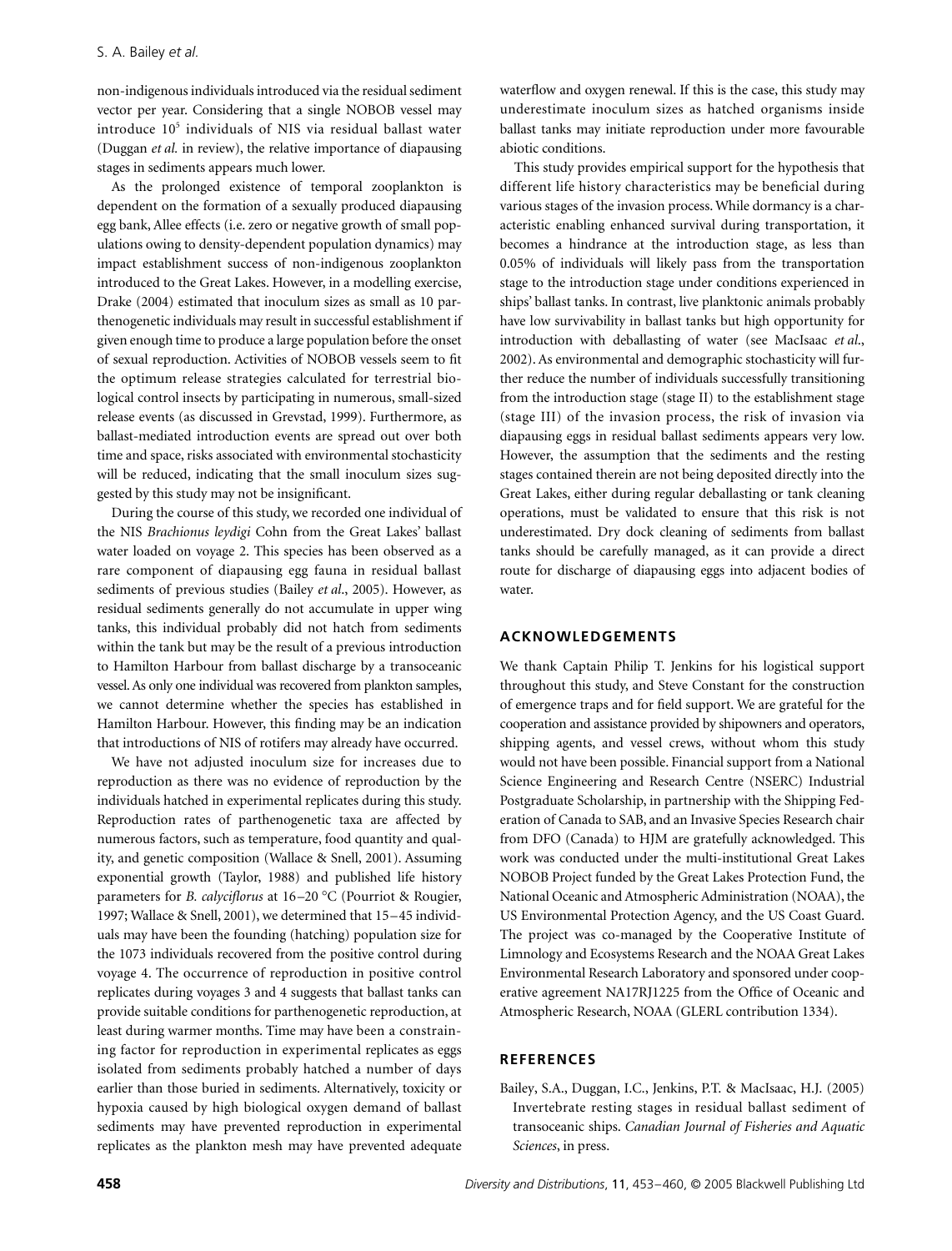Bailey, S.A., Duggan, I.C., van Overdijk, C.D.A., Jenkins, P.T. & MacIsaac, H.J. (2003) Viability of invertebrate diapausing eggs collected from residual ballast sediment. *Limnology and Oceanography*, **48**, 1701–1710.

Bailey, S.A., Duggan, I.C., van Overdijk, C.D.A., Johengen, T.H., Reid, D.F. & MacIsaac, H.J. (2004) Salinity tolerance of diapausing eggs of freshwater zooplankton. *Freshwater Biology*, **49**, 286–295.

Burgess, R. (2001) An improved protocol for separating meiofauna from sediments using colloidal silica sols. *Marine Ecology Progress Series*, **214**, 161–165.

Carlton, J.T. (1985) Transoceanic and interoceanic dispersal of coastal marine organisms: the biology of ballast water. *Oceanography and Marine Biology: an Annual Review*, **23**, 313– 371.

Carlton, J.T. (2003) Community assembly and historical biogeography in the North Atlantic Ocean: the potential role of human-mediated dispersal vectors. *Hydrobiologia*, **503**, 1–8.

Colautti, R.I., Grigorovich, I.A. & MacIsaac, H.J. (2005) Propagule pressure: a null model for biological invasions. *Biological Invasions*, in press.

Colautti, R.I. & MacIsaac, H.J. (2004) A neutral terminology for defining invasive species. *Diversity and Distributions*, **10**, 135– 141.

Colautti, R.I., Niimi, A.J., van Overdijk, C.D.A., Mills, E.L., Holeck, K. & MacIsaac, H.J. (2003) Spatial and temporal analysis of transoceanic shipping vectors to the Great Lakes. *Invasion pathways: analysis of invasion patterns and pathway management* (ed. by G.M. Ruiz, J.T. Carlton and R.N. Mack), pp. 227–246. Island Press, Washington, D.C.

Dermott, R. & Munawar, M. (1992) A simple and sensitive assay for evaluation of sediment toxicity using *Lumbriculus variegatus* (Mueller). *Hydrobiologia*, **235 –236**, 407–414.

Drake, J.M. (2004) Allee effects and the risk of biological invasion. *Risk Analysis*, **24**, 795–802.

Duncan, R.P., Blackburn, T.M. & Sol, D. (2003) The ecology of bird introductions. *Annual Review of Ecology and Systematics*, **34**, 71–98.

Elton, C.S. (1958) *The ecology of invasions by animals and plants*. Methuen, London.

Gollasch, S., MacDonald, E., Belson, S., Botnen, H., Christensen, J.T., Hamer, J.P., Houvenaghel, G., Jelmert, A., Lucas, I., Masson, D., McCollin, T., Olenin, S., Persson, A., Wallentinus, I., Wetsteyn, L.P.M.J. & Wittling, T. (2002) Life in ballast tanks. *Invasive aquatic species of Europe: distribution, impacts and management* (ed. by E. Leppäkoski, S. Gollasch and S. Olenin), pp. 217–231. Kluwer Academic Publishers, Dordrecht.

Gray, D.K., Bailey, S.A., Duggan, I.C. & MacIsaac, H.J. (2005) Viability of invertebrate diapausing eggs exposed to saltwater: implications for Great Lakes' ship ballast management. *Biological Invasions*, in press.

Grevstad, F.S. (1999) Factors influencing the chance of population establishment: implications for release strategies in biocontrol. *Ecological Applications*, **9**, 1439–1447.

Grigorovich, I.A., Colautti, R.I., Mills, E.L., Holeck, K. & MacIsaac, H.J. (2003) Ballast-mediated animal introductions

in the Laurentian Great Lakes: retrospective and prospective analyses. *Canadian Journal of Fisheries and Aquatic Sciences*, **60**, 740–756.

Grigorovich, I.A., MacIsaac, H.J., Shadrin, N.V. & Mills, E.L. (2002) Patterns and mechanisms of aquatic invertebrate introductions in the Ponto-Caspian region. *Canadian Journal of Fisheries and Aquatic Sciences*, **59**, 1189–1208.

Hayes, K.R. & Sliwa, C. (2003) Identifying potential marine pests — a deductive approach applied to Australia. *Marine Pollution Bulletin*, **46**, 91–98.

Holeck, K.T., Mills, E.L., MacIsaac, H.J., Dochoda, M.R., Colautti, R.I. & Ricciardi, A. (2004) Bridging troubled waters: biological invasions, transoceanic shipping, and the Laurentian Great Lakes. *Bioscience*, **54**, 919–929.

Kolar, C.S. & Lodge, D.M. (2001) Progress in invasion biology: predicting invaders. *Trends in Ecology and Evolution*, **16**, 199–204.

Kolar, C.S. & Lodge, D.M. (2002) Ecological predictions and risk assessment for alien fishes in North America. *Science*, **298**, 1233–1236.

Leppäkoski, E., Gollasch, S., Gruszka, P., Ojaveer, H., Olenin, S. & Panov, V. (2002) The Baltic — a sea of invaders. *Canadian Journal of Fisheries and Aquatic Sciences*, **59**, 1175–1188.

Lodge, D.M. (1993) Biological invasions: lessons for ecology. *Trends in Ecology and Evolution*, **8**, 133–137.

MacIsaac, H.J., Robbins, T.C. & Lewis, M.A. (2002) Modelling ships' ballast water as invasion threats to the Great Lakes. *Canadian Journal of Fisheries and Aquatic Sciences*, **59**, 1245– 1256.

Nebeker, A.V., Onjukka, S.T., Stevens, D.G., Chapman, G.A. & Dominguez, S.E. (1992) Effects of low dissolved oxygen on survival, growth and reproduction of *Daphnia*, *Hyalella*, and *Gammarus*. *Environmental Toxicology and Chemistry*, **11**, 373– 379.

Phipps, G.L., Mattson, V.R. & Ankley, G.T. (1995) Relative sensitivity of 3 fresh water benthie macroinvertebrates to 10 contaminants. *Archives of Environmental Contamination and Toxicology*, **28**, 281–286.

Pourriot, R. & Rougier, C. (1997) Reproduction rates in relation to food concentration and temperature in three species of the genus *Brachionus* (Rotifera). *Annales de Limnologie*, **33**, 23–31.

Putzer, V.M., de Zwann, A. & Wieser, W. (1990) Anaerobic energy metabolism in the oligochaetes *Lumbriculus variegatus* Müller. *Journal of Comparative Physiology Part B. Biochemical, Systematic, and Environmental Physiology*, **159**, 707–715.

Rouget, M. & Richardson, D.M. (2003) Inferring process from pattern in plant invasions: a semi-mechanistic model incorporating propagule pressure and environmental factors. *American Naturalist*, **162**, 713–724.

Ruiz, G.M., Fofonoff, P.W., Carlton, J.T., Wonham, M.J. & Hines, A.H. (2000) Invasion of coastal marine communities in North America: apparent patterns, processes, and biases. *Annual Review of Ecology and Systematics*, **31**, 481–531.

Sprague, J.B. (1963) Resistance of four freshwater crustaceans to lethal high temperature and low oxygen. *Journal of the Fisheries Research Board of Canada*, **20**, 387–415.